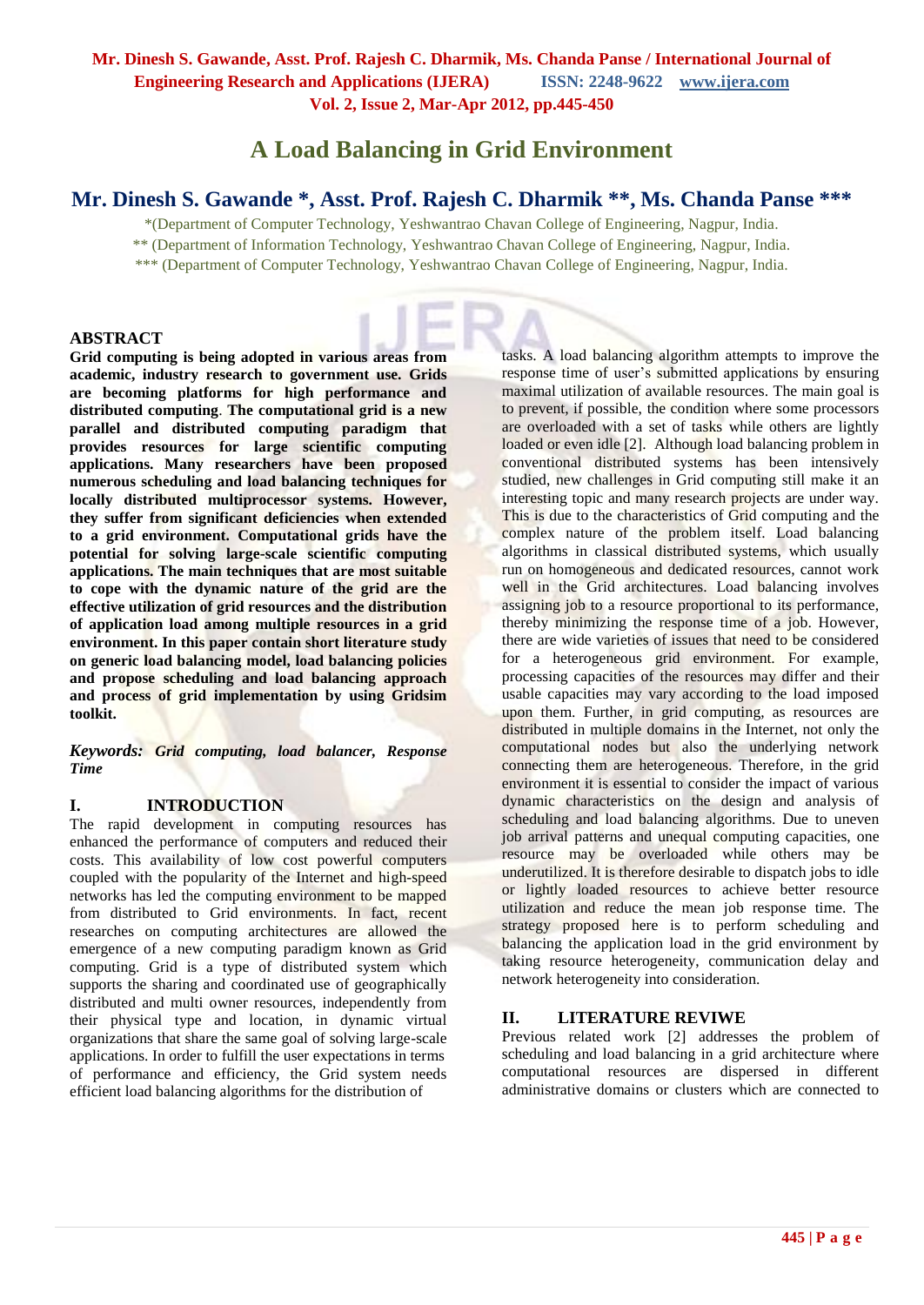the grid scheduler by means of heterogeneous communication bandwidths is considered. In this reference [14], the problem of transferring files that are generated during the execution of DAG workflows with interdependent tasks is addressed. The ineffectiveness of advanced file-transfer techniques in these cases is discussed, and a heuristic is proposed for dealing with the scheduling of interdependent and independent tasks that arrive on-line to be processes by grid infrastructure. The Best File-Transfer Time (BFTT) heuristic is proposed in this study as a means to circumventing the problem of reducing the time spent for transferring data files among different resources in the grid, while still ensuring good performance and/or good load balance among the resources. In addition, BFTT is implemented in this work in conjunction with the OLB algorithm, and a few tests for verifying its results are performed and discussed. One of the main load balancing methods mentioned in the reference [7] is dynamic decentralized approach. This approach considers the run time environment before distributing the jobs among the nodes of the grid. The dynamic decentralized approach is preferred because elements of the grid may vary in capacity or number during runtime and also be heterogeneous in nature giving rise to different loading conditions. In this paper we compare the different load balancing algorithms for the grid based on various metrics like communication overhead, load balancing time, scalability, fault tolerance, reliability and stability [13].The GridSim toolkit provides a comprehensive facility for simulation of different classes of heterogeneous resources, users, applications, resource brokers, and schedulers. It can be used to simulate application schedulers for single or multiple administrative domains distributed computing systems such as clusters and Grids. Application schedulers in the Grid environment, called resource brokers, perform resource discovery, selection, and aggregation of a diverse set of distributed resources for an individual user. This means that each user has his or her own private resource broker and hence it can be targeted to optimize for the requirements and objectives of its owner. In contrast, schedulers, managing resources such as clusters in a single administrative domain, have complete control over the policy used for allocation of resources. This means that all users need to submit their jobs to the central scheduler, which can be targeted to perform global optimization such as higher system utilization and overall user satisfaction depending on resource allocation policy or optimize for high priority users.

### **III. LOAD BALANCING IN GRID ENVIORNMENT**

*A. Load Balancing Approaches*

Load balancing problem has been discussed in traditional distributed systems literature for more than two decades. Various algorithms, policies have been classified [15].

- **Load Balancing Algorithms**Algorithms can be classified into two categories: static or dynamic.
- **(a) Static Load Balancing Algorithm**



**Figure 1: Static Load Balancing**

Static load balancing algorithms allocate the tasks of a parallel program to workstations based on either the load at the time nodes are allocated to some task, or based on an average load of our workstation cluster. The decisions related to load balance are made at compile time when resource requirements are estimated. The advantage in this sort of algorithm is the simplicity in terms of both implementation as well as overhead, since there is no need to constantly monitor the workstations for performance statistics. However, static algorithms only work well when there is not much variation in the load on the workstations. Clearly, static load balancing algorithms aren't well suited to a Grid environment, where loads may vary significantly at various times.

#### **(b) Dynamic Load Balancing Algorithm**



**Figure 2: Dynamic Load Balancing**

Dynamic load balancing algorithms make changes to the distribution of work among workstations at run-time; they use current or recent load information when making distribution decisions. Multicomputers with dynamic load balancing allocate/reallocate resources at runtime based on no a priori task information, which may determine when and whose tasks can be migrated. As a result, dynamic load balancing algorithms can provide a significant improvement in performance over static algorithms.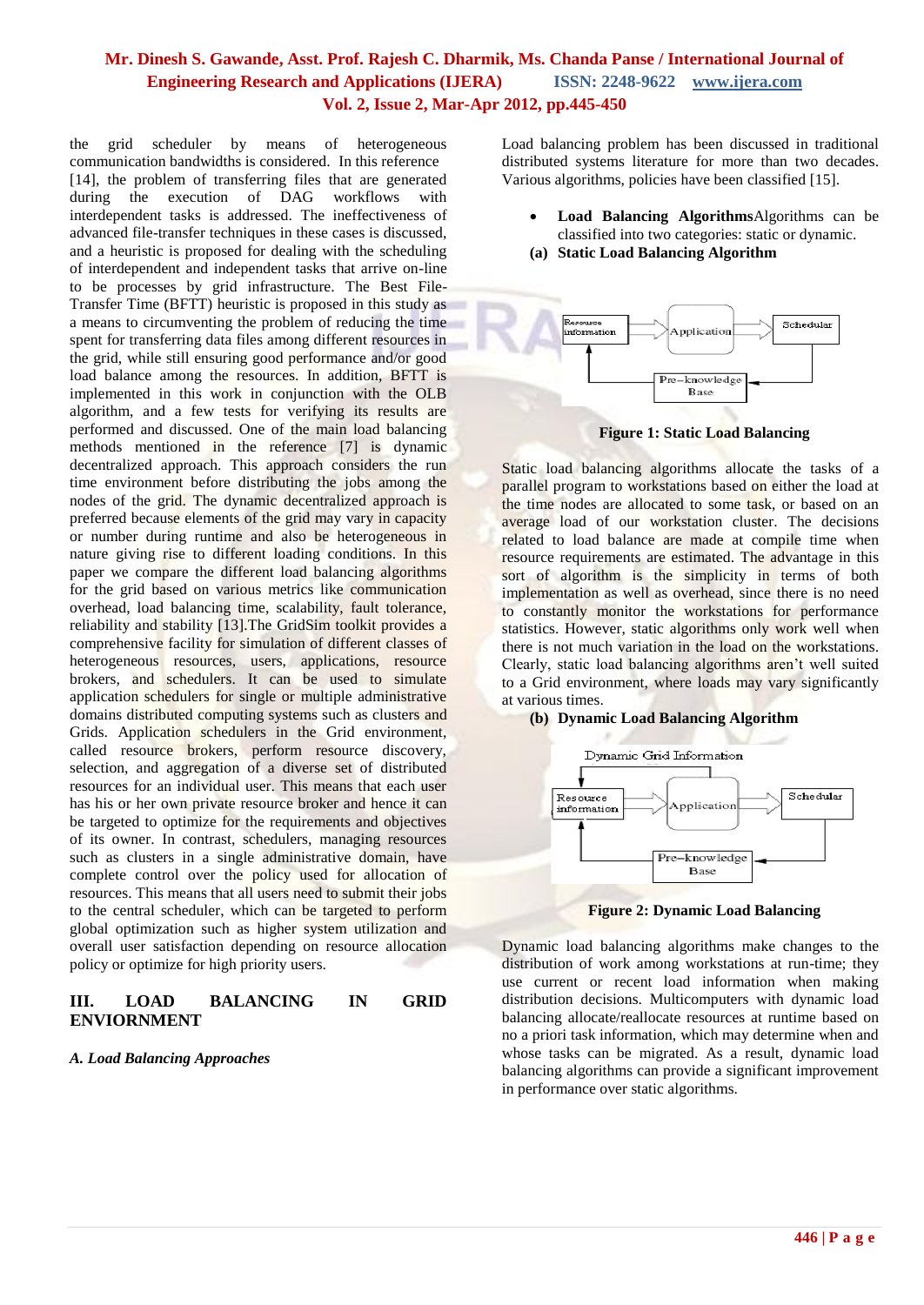#### *B. Load Balancing Policies*

Load balancing algorithms can be defined by their implementation of the following policies [5]:

• Information policy: specifies what workload information

to be collected, when it is to be collected and from where. • Triggering policy: determines the appropriate period to start a load balancing operation.

• Resource type policy: classifies a resource as server or receiver of tasks according to its availability status.

• Location policy: uses the results of the resource type policy to find a suitable partner for a server or receiver.

• Selection policy: defines the tasks that should be migrated from overloaded resources (source) to most idle resources (receiver).

The main objective of load balancing methods is to speed up the execution of applications on resources whose workload varies at run time in unpredictable way. Hence, it is significant to define metrics to measure the resource workload. Every dynamic load balancing method must estimate the timely workload information of each resource. This is key information in a load balancing system where responses are given to following questions:

• How to measure resource workload?

- What criteria are retaining to define this workload?
- How to avoid the negative effects of resources dynamicity on the workload

• How to take into account the resources heterogeneity in order to obtain an instantaneous average workload representative of the system? Several load indices have been proposed in the literature, like CPU queue length, average CPU queue length, CPU utilization, etc. The success of a load balancing algorithm depends from stability of the number of messages (small overhead), support environment, low cost update of the workload, and short mean response time which is a significant measurement for a user. It is also essential to measure the communication cost induced by a load balancing operation.

#### *C. Scheduling and Load Balancing*

Grid computing enables sharing, selection and aggregation of large collections of geographically and organizationally distributed heterogeneous resources for solving large-scale data and compute intensive problems. Resources are dynamic in nature so the Load of resources varies with change in configuration of Grid and it makes Load Balancing more important in case of Grid environment. In grid environments, the shared resources are dynamic in nature, which in turn affects application performance. Workload and resource management are two essential functions provided at the service level of the Grid software infrastructure. To improve the global throughput of these environments, effective and efficient load balancing algorithms are fundamentally important. The focus of our study is to consider factors which can be used as characteristics for decision making to initiate Load

Balancing. Load Balancing is one of the most important factors which can affect the performance of the grid application. The main objective is to propose an efficient Load Balancing Algorithm for Grid environment. Main difference between existing Load Balancing algorithm and proposed Load Balancing is in implementation of three policies: Information Policy, Triggering Policy and Selection Policy. For implementation of Information Policy all existing Load Balancing algorithm use periodic approach, which is time consuming. The proposed approach uses activity based approach for implementing Information policy. For Triggering Load Balancing proposed algorithm uses two parameters which decide Load Index. On the basis of Load Index Load Balancer decide to activate Load Balancing process. For implementation of Selection Policy Proposed algorithm uses Job length as a parameter, which can be used more reliably to make decision about selection of job for migration from heavily loaded node to lightly loaded node. The choice of a load balancing algorithm for a Grid environment is not always an easy task. Some load balancing strategies work well for applications with large parallel jobs, while others work well for short, quick jobs. Some strategies are focused towards handling data-heavy tasks, while others are more suited to parallel tasks that are computation heavy. While many different load balancing algorithms have been proposed, there are four basic steps that nearly all algorithms have in common:

• Monitoring workstation performance (load monitoring)

•Exchanging this information between workstations (synchronization)

• Calculating new distributions and making the work movement decision (rebalancing criteria)

• Actual data movement (job migration)

Efficient Load Balancing algorithm makes Grid Middleware efficient and which will ultimately leads to fast execution of application in Grid environment. In this paper, an attempt has been made to formulate a decentralized, sender-initiated load balancing algorithm for Grid environments which is based on different parameters. One of the important characteristics of this algorithm is to estimate system parameters such as queue length and CPU utilization of each participating nodes and to perform job migration if required. The propose Load balancing should take place when the load situation has changed. There are some particular activities which change the load configuration in Grid environment. The activities can be categorized as following:

• Arrival of any new job and queuing of that job to any particular node.

- Completion of execution of any job.
- Arrival of any new resource
- Withdrawal of any existing resource.

Whenever any of these four activities happens activity is communicated to master node then load information is collected and load balancing condition is checked. If load balancing condition is fulfilled then actual load balancing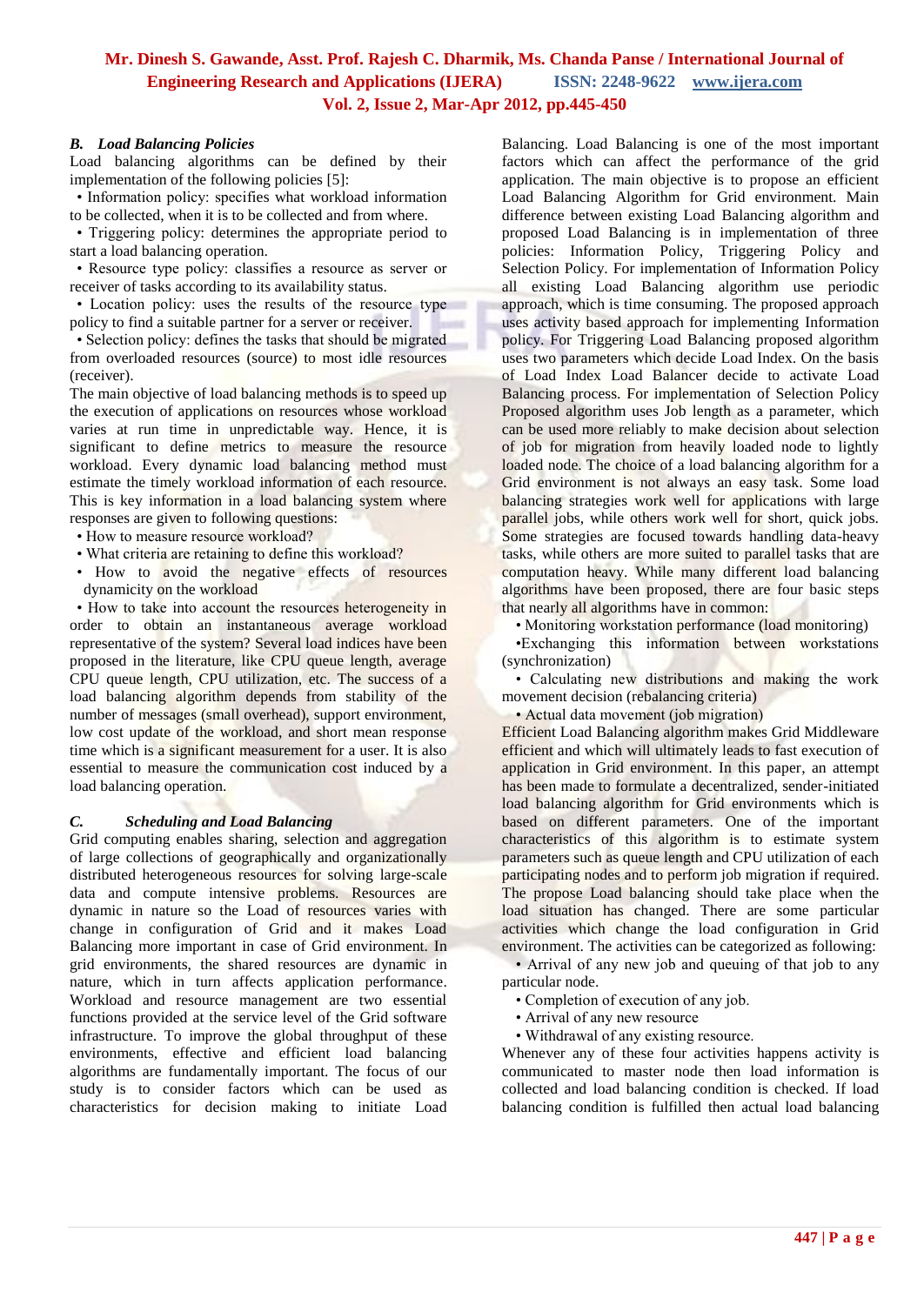activity is performed. Here actual load distribution is performed at a centralized controller or manager node. The central controller polls each workstation and collects state information consisting of a node's current load as well as the number of jobs in the node's queue. The polling is done on basis of occurrence of some defined activity. In the proposed algorithm information is collected only if there is a change in configuration of Grid. This information is used to perform load balancing. First of all it initializes different parameters. Whenever any of four activities which are required to start information policy of load balancing occurs, it starts collecting load balancing information. Once information has been gathered then it is decided that load balancing is required or not. For this purpose application uses CPU utilization and queue length parameters. With help of these parameters we decide which resource is heavily loaded and which resource is lightly loaded. After selection of resource the application selects job out of n-jobs running on that resource. This selection is based upon on CPU consumption of different jobs. Least CPU consumed job will be selected for migration. When job is selected, application checks for available lightly loaded resource. If lightly loaded resource is available then migrate selected job from heavily loaded resource to lightly loaded resource. If no lightly loaded resource is available then add selected job to pending job list. This job will be executed later when some lightly loaded resource will be available.

### **IV. EXPERIMENTAL ENVIONMENT**

#### *A. GridSim Simulation ToolKit*

The simulation was carried out on the excellent grid simulation toolkit GridSim ToolKit 5.0 [13] which allows modeling and simulation of entities in grid computing systems-users, applications, resources, and resource load balancers for design and evaluation of load balancing algorithms. A heterogeneous grid environment by using various resource specifications was built. It proposes the method of creating a user job and different types of heterogeneous resources. The resources differ in their operating system type, CPU speed, RAM memory, MIPS rating.

#### *B. Methodology*

The GridSim [11] toolkit provides a comprehensive facility for simulation of different classes of heterogeneous resources, users, applications, resource brokers, and schedulers. For that first the toolkit is installed on the computer. Then Gridsim package is imported to simulate Gridsim environment. The users can be created in Gridsim and there can be more than one user at a time using the grid. Below are the steps to be followed in JAVA code to create a Grid Resource.

• Create an object of type MachineList to store one or more Machines

 $MachineList$  mList = new MachineList();

• A Machine contains one or more PEs/ CPUs. So we create an object of type PEList to store this PEs before creating a Machine.

PEList peList $1 = new$  PEList $()$ ;

• Create PEs and add these into the object of PEList created in step 2. We have to specify the unique ID of the PE as first parameter and its MIPS (Millions of Instruction per Second) rating as second parameter.

peList1.add( new PE(0, 377) );

• Create a Machine with its unique ID and the PEList asscociated with it.

mList.add( new Machine(0, peList1) );

• Repeat the steps from step 2 to step 4 to create additional number of machines.

• Create a Resource Characteristics object which will store the properties of a Grid Resource.

ResourceCharacteristics resConfig = new ResourceCharacteristics(arch ,osm List, ResourceCharacteristics.TIME\_SHARED, time\_zone, cost);

| <terminated> SimpleGridCreation [Java Application] C:\Program Files\Java\jre1.7.0\bin\javaw.exe (Feb 24, 2012 10:30:17 PM)</terminated> |  |  |  |  |  |                                                                            |  |
|-----------------------------------------------------------------------------------------------------------------------------------------|--|--|--|--|--|----------------------------------------------------------------------------|--|
| Initializing GridSim package                                                                                                            |  |  |  |  |  |                                                                            |  |
| Initialising                                                                                                                            |  |  |  |  |  |                                                                            |  |
| Starting to create one Grid resource with 3 Machines                                                                                    |  |  |  |  |  |                                                                            |  |
| Creates a Machine list                                                                                                                  |  |  |  |  |  |                                                                            |  |
| Creates the 1st Machine that has 4 PEs and stores it into the Machine list                                                              |  |  |  |  |  |                                                                            |  |
| Creates the 2nd Machine that has 4 PEs and stores it into the Machine list                                                              |  |  |  |  |  |                                                                            |  |
|                                                                                                                                         |  |  |  |  |  | Creates the 3rd Machine that has 2 PEs and stores it into the Machine list |  |

#### **Figure: 3 Grid Resource creation in Gridsim**

In the final step we create an object of Grid Resource specifying its name, communication speed, peak load, off peak load, holiday load and list of holidays along with the Resource Characteristics object which was created in the step 6. Resource creation is shown in Fig. 3

The steps to create Grid User(s) in GridSim are straightforward, but each User must have a unique ID. The steps to create a Grid User are as follows:

1. Create an object of type ResourceUserList.

 $ResourceUserList userList = new ResourceUserList();$ 

2. Add to this list Grid users specifying a unique ID, first user has to have ID equal to 0.

Just keep on adding Grid users to this list if we wish to create to more of them.

userList.add(0);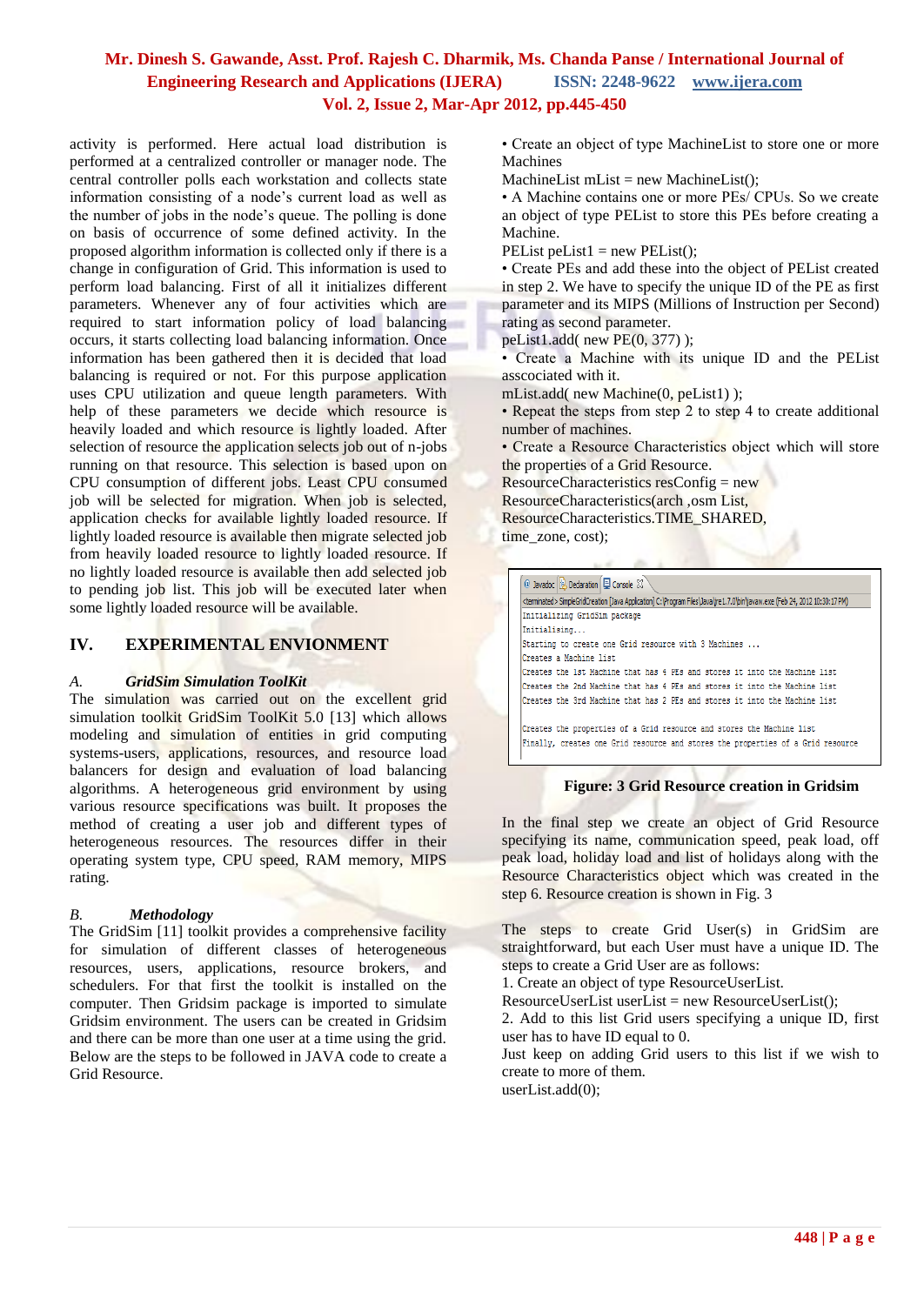In the terminology of GridSim, a job which can run sequentially and independently on a Grid Resource is called a Gridlet. After the creation of Grid Resource we create Gridlets in the GridSim which can then be submitted to the latter. We need to specify the length of Gridlet, its output file size, its input file size, its unique ID for simulation. Gridlet creation can be done in two modes first is the manual option and second is with the use GridSim Random functions to take care of the sstatistical needs of highly unpredictable Grid environment simulation. The steps to create Gridlet(s) in manual modes are:

1. Create an object of type GridletList

GridletList list = new GridletList $(i)$ ;

2. Create an object of type Gridlet specifying its unique id, length, input file, output file size in types integer, double, long integer and long integer respectively.

Gridlet gridlet1 = new Gridlet(id, length, file\_size, output\_size);

3. Add the object created in step 2 to the Gridlet list created in step 1.

list.add(gridlet1);

4. To create more Gridlets repeat from step 1.

|                                              |                |       |                              |     | <terminated> GridletDataStorage [Java Application] C:\Program Files\Java\ire1.7.0\bin\javaw.exe (Jan 20, 2012 12:06:15 AM)</terminated> |
|----------------------------------------------|----------------|-------|------------------------------|-----|-----------------------------------------------------------------------------------------------------------------------------------------|
| Starting example of how to create Grid users |                |       |                              |     |                                                                                                                                         |
| Creating 8 Gridlets                          |                |       |                              |     |                                                                                                                                         |
| Creating 3 Grid users                        |                |       |                              |     |                                                                                                                                         |
|                                              |                |       |                              |     |                                                                                                                                         |
| Gridlet ID User ID                           |                |       | length file size output size |     |                                                                                                                                         |
| 0                                            | 0              | 3500  | 300                          | 300 |                                                                                                                                         |
|                                              | $\bullet$      |       | 5000 500 500                 |     |                                                                                                                                         |
| $\overline{ }$                               | 0              |       | 9000 900 900                 |     |                                                                                                                                         |
| 3                                            | 1              |       | 2328 91                      | 245 |                                                                                                                                         |
| 4                                            | $\mathbf{1}$   |       | 1548 103                     | 347 |                                                                                                                                         |
| 5                                            | $\mathbf{1}$   |       | 9209 108                     | 257 |                                                                                                                                         |
| 6                                            | $\overline{2}$ | 16487 | 124 286                      |     |                                                                                                                                         |
|                                              | $\overline{2}$ | 12167 | 114                          | 248 |                                                                                                                                         |

**Figure 4: Gridlet and user creation in Gridsim**

### **V. CONCLUSION**

This paper propose method used for load estimation and load distribution effectively. The focus of paper is to consider factors which can be used as characteristics for decision making to initiate Load Balancing. The load balancing algorithm for the grid can be made more robust by scheduling all jobs irrespective of any constraints so as to balance the load perfectly. The grid resource, gridlet and grid users are created by using Gridsim toolkit. After performing load balancing the efficiency of algorithm is calculated in terms of resource utilization, throughput and response time of system in further work.

### **REFERENCES**

[1]. Belabbas Yagoubi and Yahya Slimani, "Dynamic Load Balancing Strategy for Grid Computing"

Proceedings of World Academy of Science, Engineering and Technology Volume 13 May 2006 ISSN 1307-6884.

- [2] Malarvizhi Nandagopal1 and Rhymend V Uthariaraj2 "Hierarchical Status Information Exchange Scheduling and Load Balancing For Computational Grid Environments" IJCSNS International Journal of Computer Science and Network Security, VOL.10 No.2, February 2010.
- [3]. S.Rips "Load Balancing Support for Grid-enabled Applications" NIC Series, Vol. 33, ISBN 3-00- 017352-8, pp. 97-104, 2006.
- [4]. Po-Cheng Chen,Cheng-I Lin,Sheng-Wei Huang,Jyh- Biau Chang, Ce-Kuen Shieh,Tyng-Yeu Liang, "A Performance Study of Virtual Machine Migration vs Thread Migration for Grid Systems".
- [5]. S Kalaiselvi Supercomputer Education and Research Centre (SERC), Indian Institute of Science, Bangalore V Rajaraman Jawaharlal Nehru Centre for Advanced Scientific Research, Indian Institute of Science Campus, Bangalore "A Survey of Check-Pointing Algorithms for Parallel and Distributed Computers" vol. 25,Part 5,October 2000,pp.489±510.
- [6] A. Abed, G. Oz, A. Kostin, Competition-Based Load Balancing for Distributed Systems, Proceedings of the Seventh IEEE International Symposium on Computer Networks (ISCN' 06),pp  $230 - 235.$
- [7] D. Acker, S. Kulkarni, "A Dynamic Load Dispersion Algorithm for Load-Balancing in a Heterogeneous Grid System" Sarnoff Symposium IEEE, May 2007, pp 1- 5.
- [8] Dobber, M., Koole, G., Mei, R.: Dynamic load balancing experiments in a Grid. In: Proceedings of IEEE International Symposium on Cluster Computing and the Grid, Cardiff, 2005.
- [9] Kai Lu, Riky Subrata and Albert Y. Zomaya, "An Efficient Load Balancing Algorithm for Heterogeneous Grid Systems Considering Desirability of Grid Sites", IEEE International Performance, Computing, and Communications Conference, 2006. IPCCC 2006. Vol 25Page(s):9 pp. – 320.
- [10] Kimura, K., Ichiyosi, N.: Probabilistic analysis of the optimal efficiency of the multi-level dynamic